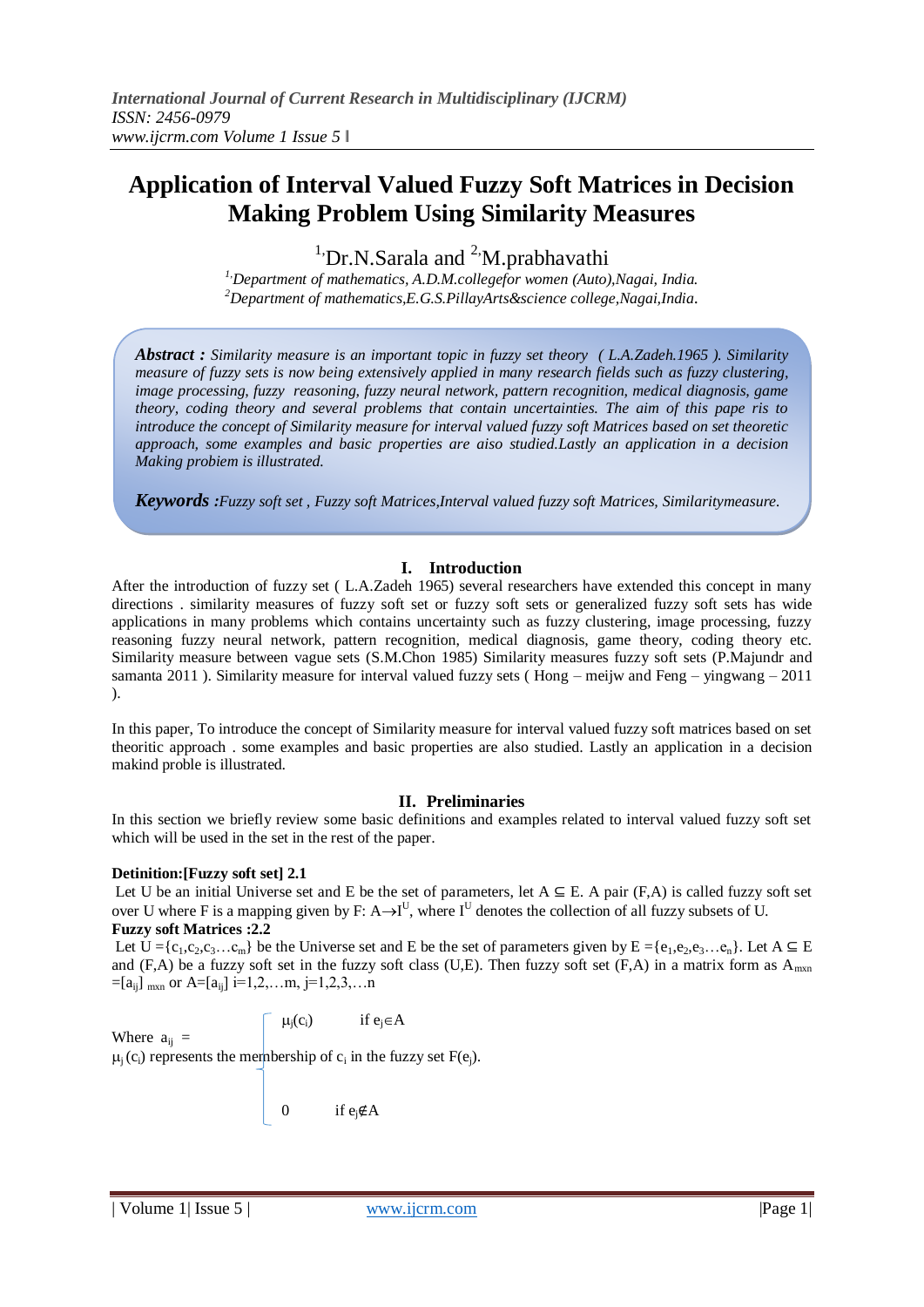**Interval valued fuzzy soft matrix 2.3[29] <b>:** Let  $U = \{c_1, c_2, c_3, \dots, c_m\}$  be the Universe set and E be the set of parameters given by  $E = \{e_1, e_2, e_3, \dots, e_n\}$ . Let  $A \subseteq E$  and  $(F, A)$  be a interval valued fuzzy soft set over U, where F is a mapping given by F: A $\rightarrow$ I<sup>U</sup>, where I<sup>U</sup> denotes the collection of all Interval valued fuzzy subsets of U. Then the Interval valued fuzzy soft set can expressed in matrix form as

$$
\tilde{A}_{mxn} = [a_{ij}]_{mxn} \text{ or } \tilde{A} = [a_{ij}] \qquad i = 1, 2, \dots m, j = 1, 2, \dots n
$$
\n
$$
[\mu_{jL}(c_i), \mu_{jU}(c_i)] \qquad \text{if } e_j \in A
$$
\n
$$
\text{Where } a_{ij} = [0,0] \qquad \text{if } e_j \notin A
$$

[ $\mu_{jl}(c_i)$ ,  $\mu_{ju}(c_i)$ ] represents the membership of  $c_i$  in the Interval valued fuzzy set F (e<sub>j</sub>).

#### **Similarity measures for interval valued fuzzy soft sets : 2.4 :**

Let  $U = \{h_i : i=1,2,...m\}$  be the universal set of elements hi and  $E = \{e_j, j=1,2,...n\}$  be the set of parameters ej. Let  $F = (F, E)$  and  $G = (G, E)$  be two interval valued intuitionistic fuzzy sot sets over U. Then  $F = \{F(e_i)\}\$ ∈IVIFS<sup>U</sup>,  $e_j$  ∈ E} and G = {G(e<sub>j</sub>)} ∈ IVIFS<sup>U</sup>,  $e_j$  ∈ E}. Where F( $e_j$ ) is called the  $e_j$  the approximation of F and  $G(e_i)$  is called the  $e_i$  the approximation of G and IVIFSU is the set of all interval – valued intuitionistic fuzzy set and. Let M (F, G) indicates the similarity measure between the IVlFS – sets F and G to find . The similarity measure F and G we first have to find similarity between their  $e_j$ <sup>th</sup> approximations. Let Mj (F, G) defined. The similarity measure between the two  $e_j^{\text{th}}$  approximations of F  $(e_j)$  and G  $(e_j)$ . Then Mj  $(F, G)$  is defined as follows .

m<br>  $\sum_{i=1}^{m}$  (μF(e<sub>i</sub>) (x<sub>j</sub>) - μG<sub>1</sub> L (e<sub>i</sub>) (x<sub>j</sub>) | Λ |μF<sub>1</sub> U (e<sub>i</sub>) (x<sub>j</sub>) - μG<sub>1</sub> U (e<sub>i</sub>) (x<sub>j</sub>)  $i = 1$  $S(F_1, G_1) =$ m<br>  $\sum^{\rm m} ( \vert\mu {\rm F}_{1}$  L (e<sub>i</sub>) (x<sub>j</sub>) - μG<sub>1</sub> L (e<sub>i</sub>) (x<sub>j</sub>) |Λ  $\vert\mu {\rm F}_{1}$  U (e<sub>i</sub>) (x<sub>j</sub>) - μG<sub>1</sub> U (e<sub>i</sub>) (x<sub>j</sub>)  $i = 1$ 

# **III. Similarity Measure of interval-valued fuzzy soft matrix**

#### **Definition 3.1.**

Let  $U = \{C_1, C_2, C_3, \ldots, C_n\}$  be the universe and  $E = \{e_1, e_2, e_3, \ldots, e_m\}$ , be the set of parameters. Let  $\hat{A}$  and  $\hat{B}$  be two interval valued-fuzzy soft sets(IVFSSs) over the universe U and the set of parameters E. Then the similarity measure between  $\hat{A}$  and  $\hat{B}$  denoted by  $S(\hat{A}, \hat{B})$  is defined as

m n<br>∑∑|μ<sub>AL</sub>- μ<sub>BL</sub>|Λ| μ<sub>AL</sub>- μ<sub>BL</sub>|  $\hat{S}(\hat{A}, \hat{B}) = \frac{1 - 1 j - 1}{n}$ mn  $\sum$ [μ<sub>AL</sub>- μ<sub>BL</sub>]  $\Lambda$  | μ<sub>AL</sub>- μ<sub>BL</sub>]  $i = 1$  j = 1 **……………………………(3)**

#### **Example 3.11.**

Let U= { $C_1, C_2, C_3$ } be the universe and E= { $e_1, e_2, e_3$ } be the set of parameters. We consider two IVFSMs and ʙ̂such that their tabular forms are as follows.

Tabular form of Â

| e1             | e٠         | e3         |
|----------------|------------|------------|
| $C1$ [0.7,0.9] | [0.6, 0.7] | [0.5, 0.8] |
| C2[0.6, 0.8]   | [0.2, 0.5] | [0.6, 0.9] |
| C3[0.5, 0.6]   | [0.0, 0.7] | [0.2, 0.1] |

Tabular form of  $\hat{B}$ 

| Volume 1| Issue 5 | www.ijcrm.com |Page 2|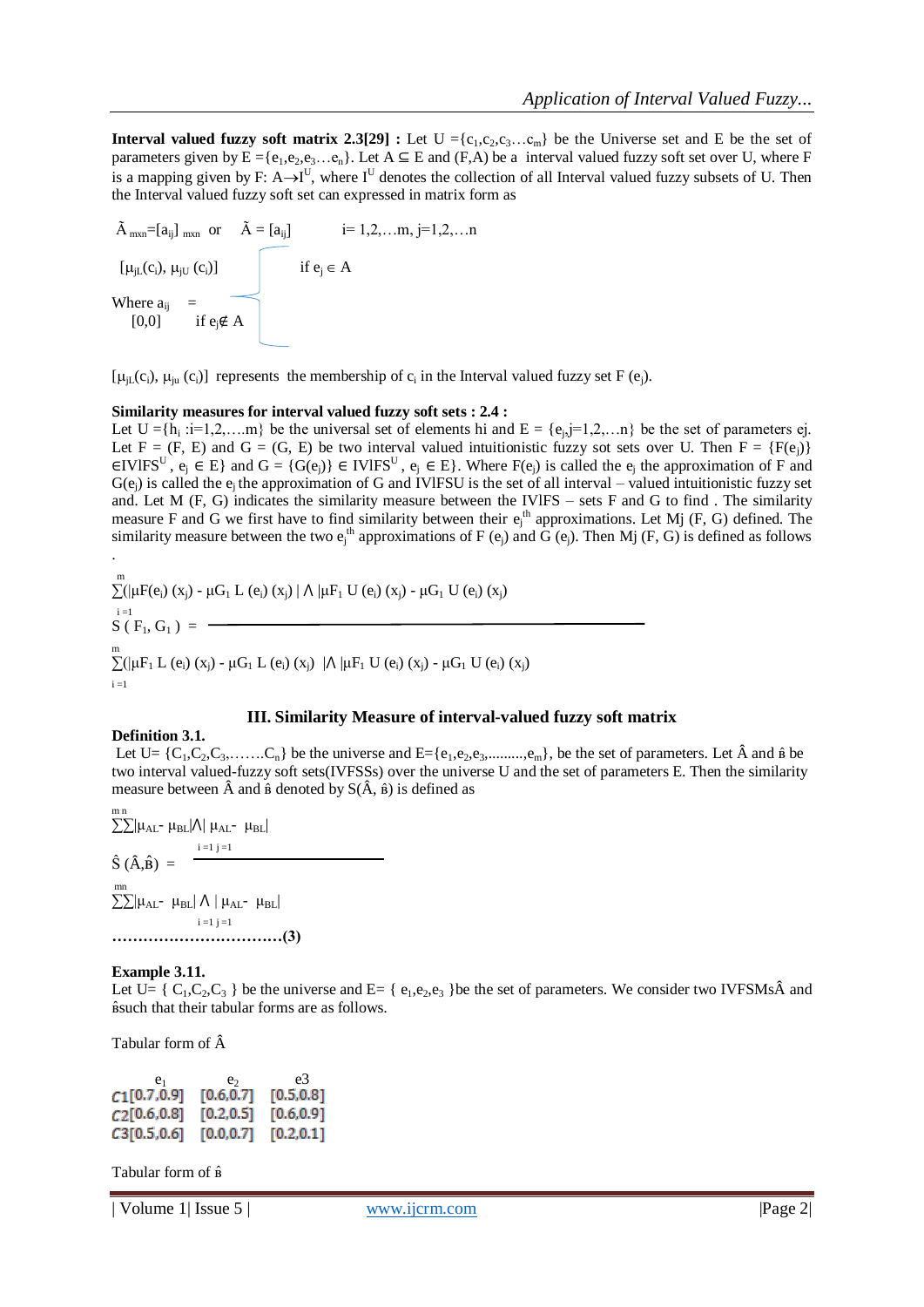| e1           | e٠         | e,         |
|--------------|------------|------------|
| C1[0.2, 0.8] | [0.4, 0.9] | [0.3, 0.6] |
| C2[0.4, 0.7] | [0.4, 0.5] | [0.8, 0.9] |
| C2[0.0, 1.0] | [0.2, 0.5] | [0.8, 1.0] |

Now by definition 3.10 the similarity measure between  $\hat{A}$  and  $\hat{B}$ isgiven by

$$
\sum \left| \mu_{AL} - \mu_{BL} \right| \bigwedge_{i=1}^{m} \left| \mu_{AL} - \mu_{BL} \right|
$$
\n
$$
\hat{S}(\hat{A}, \hat{B}) = \sum_{i=1}^{m} \left| \mu_{AL} - \mu_{BL} \right|
$$
\n
$$
\sum \left| \mu_{AL} - \mu_{BL} \right| \bigwedge_{i=1}^{m} \left| \mu_{AL} - \mu_{BL} \right|
$$
\n
$$
\frac{(0.5 \wedge 0.1) + (0.2 \wedge 0.2) + (0.2 \wedge 0.2) + (0.2 \wedge 0.1) + (0.2 \wedge 0) + (0.2 \wedge 0) + (0.5 \wedge 0.4) + (0.2 \wedge 0.2) + (0.6 \wedge 0)}{-(0.5 \vee 0.1) + (0.2 \vee 0.2) + (0.2 \vee 0.2) + (0.2 \vee 0.1) + (0.2 \vee 0.1) + (0.2 \vee 0) + (0.2 \vee 0) + (0.5 \vee 0.4) + (0.2 \vee 0.2) + (0.6 \vee 0)} = \frac{0.1 + 0.2 + 0.2 + 0.1 + 0 + 0 + 0.4 + 0.2 + 0}{0.5 + 0.2 + 0.2 + 0.2 + 0.2 + 0.2 + 0.5 + 0.2 + 0.6} = \frac{1.2}{2.8}
$$

# ≌ 0.42

# **Example 3.12.**

Let  $U = \{C_1, C_2, C_3, C_4\}$  be the universe and  $E = \{e_1, e_2, e_3\}$  be the set of parameters. We consider two IVFSMs  $\hat{A}$ and  $\hat{a}$ such that their tabular forms are as follows.

Tabular form of Â:

| e1           | e›         | e٦         |
|--------------|------------|------------|
| C1[0.2, 0.9] | [0.0, 1.0] | [0.2, 0.8] |
| C2[0.4, 0.8] | [0.3, 0.9] | [0.3, 1.0] |
| C3[0.4, 1.0] | [0.3, 0.7] | [0.0, 0.7] |
| C4[0.1, 0.9] | [0.5, 1.0] | [0.3, 0.8] |

Tabular form of  $\hat{B}$ :

| e <sub>1</sub> | e          | e٩ |            |
|----------------|------------|----|------------|
| C1[0.1, 0.9]   | [0.4, 1.0] |    | [0.0, 0.8] |
| C2[0.2, 0.7]   | [0.1, 0.9] |    | [0.3, 1.0] |
| C3[0.0, 0.8]   | [0.4, 0.9] |    | [0.2, 0.7] |
| C4[0.2,1.0]    | [0.0, 1.0] |    | [0.3, 1.0] |

Now by definition 3.10 the similarity measure between is given by

$$
\begin{aligned} & \sum \sum |\mu_{AL^-} \ \mu_{BL}| \ \Lambda \ | \ \mu_{AL^-} \ \mu_{BL}| \\ & \hat{S} \ (\hat{A}, \hat{B}) \ = \\ & \sum \sum |\mu_{AL^-} \ \mu_{BL}| \ \Lambda \ | \ \mu_{AL^-} \ \mu_{BL}| \\ & \qquad \qquad \vdots \\ & \qquad \qquad \vdots \\ & \qquad \qquad \vdots \\ & \qquad \qquad \vdots \\ & \qquad \qquad \vdots \\ & \qquad \qquad \vdots \\ & \qquad \qquad \vdots \\ & \qquad \qquad \vdots \\ & \qquad \qquad \vdots \\ & \qquad \qquad \vdots \\ & \qquad \qquad \vdots \\ & \qquad \qquad \vdots \\ & \qquad \qquad \vdots \\ & \qquad \qquad \vdots \\ & \qquad \qquad \vdots \\ & \qquad \qquad \vdots \\ & \qquad \qquad \vdots \\ & \qquad \qquad \vdots \\ & \qquad \qquad \vdots \\ & \qquad \qquad \vdots \\ & \qquad \qquad \vdots \\ & \qquad \qquad \vdots \\ & \qquad \qquad \vdots \\ & \qquad \qquad \vdots \\ & \qquad \qquad \vdots \\ & \qquad \qquad \vdots \\ & \qquad \qquad \vdots \\ & \qquad \qquad \vdots \\ & \qquad \qquad \vdots \\ & \qquad \qquad \vdots \\ & \qquad \qquad \vdots \\ & \qquad \qquad \vdots \\ & \qquad \qquad \vdots \\ & \qquad \qquad \vdots \\ & \qquad \qquad \vdots \\ & \qquad \qquad \vdots \\ & \qquad \qquad \vdots \\ & \qquad \qquad \vdots \\ & \qquad \qquad \vdots \\ & \qquad \qquad \vdots \\ & \qquad \qquad \vdots \\ & \qquad \qquad \vdots \\ & \qquad \qquad \vdots \\ & \qquad \qquad \vdots \\ & \qquad \qquad \vdots \\ & \qquad \qquad \vdots \\ & \qquad \qquad \vdots \\ & \qquad \qquad \vdots \\ & \qquad \qquad \vdots \\ & \qquad \qquad \vdots \\ & \qquad \qquad \vdots \\ & \qquad \qquad \vdots \\ & \qquad \qquad \vdots \\ & \qquad \qquad \vdots \\ & \qquad \qquad \vdots \\ & \qquad \qquad \vdots \\ & \qquad \qquad \vdots \\ & \qquad \qquad \vdots \\ & \qquad \qquad \vdots \\ & \qquad \qquad \vdots \\ & \q
$$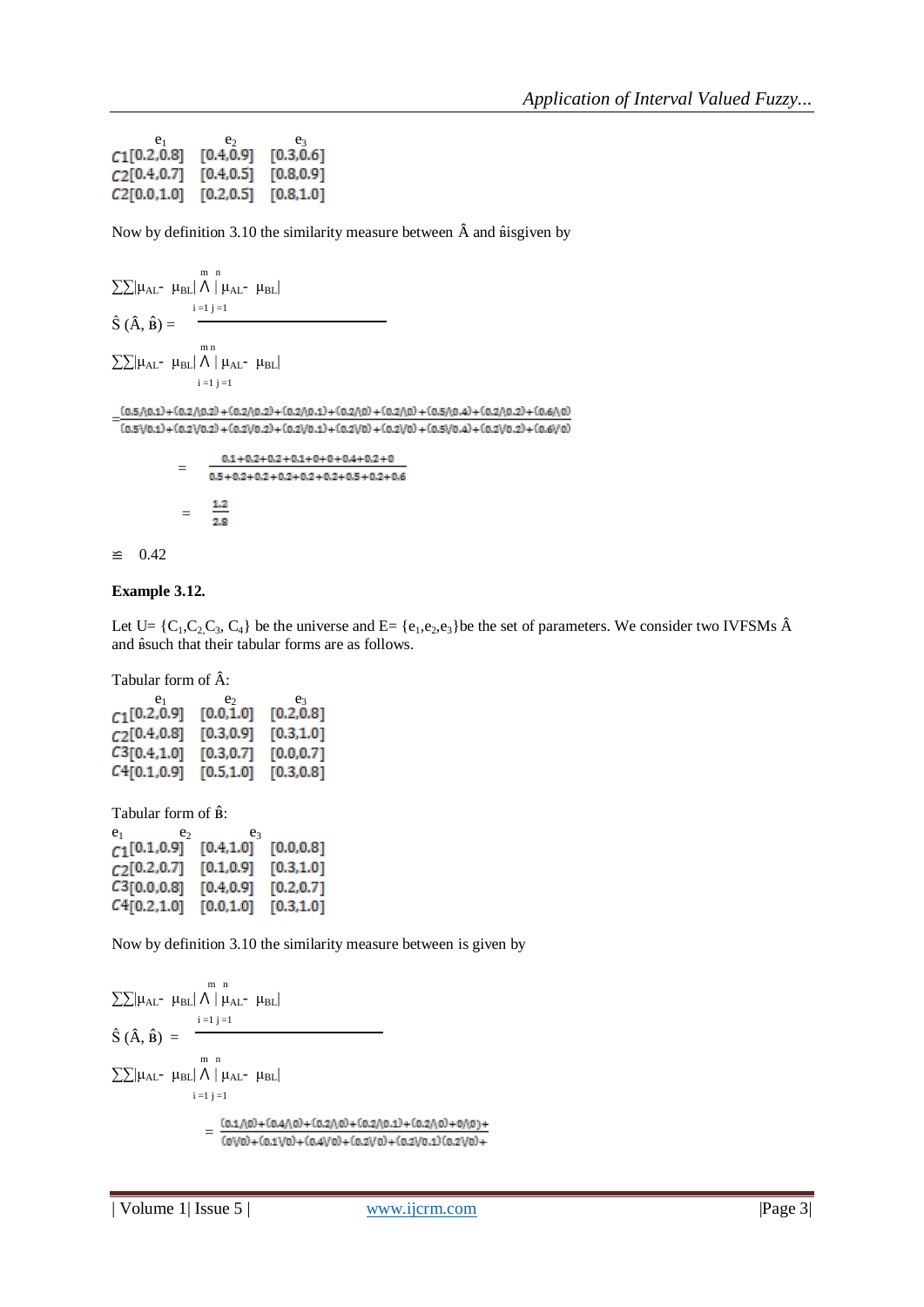$(0.4 \wedge 0.2) + (0.1 \wedge 0.2) + (0.2 \wedge 0) + (0.1 \wedge 0.1) + (0.5 \wedge 0) + (0 \wedge 0.2)$  $(0.4 \vee 0.2) + (0.1 \vee 0.2) + (0.2 \vee 0) + (0.1 \vee 0.1) + (0.5 \vee 0) + (0 \vee 0.2)$ 

$$
= \frac{(0+0+0+0.1+0+0+0.2+0.1+0+0.1+0+0)}{(0.1+0.4+0.2+0.2+0.2+0+0.4+0.2+0.2+0.1+0.5+0.2)}
$$

$$
= \frac{0.5}{2.7}
$$

≌ 0.185

**Definition 3.13.** : Let  $\hat{A}$  and  $\hat{B}$ be two IVFSSs over U. Then  $\hat{A}$  and  $\hat{B}$  are said be  $\alpha$ -similar.denoted by  $\hat{A} = \hat{B}$  if and only if  $S(\hat{A}, \hat{B}) > \alpha$  for  $\alpha \in (0, 1)$ . We call the two IVFSMs significantly similar if  $S(\hat{A} \text{ and } \hat{B}) > \frac{1}{2}$ .

**Example 3.14. :** Let us consider the example 3.4. In this example the similarity measure between the IVFSMs  $\hat{A}$ and  $\hat{\mathbf{B}}$ , where  $\mathbf{A} = \mathbf{B} = \mathbf{E} = \{\mathbf{e}_1, \mathbf{e}_2, \mathbf{e}_3\}$  is  $\mathbf{S}(\mathbf{F}, \mathbf{G}) = 0:2972 < \frac{1}{2}$ . Therefore  $\hat{\mathbf{A}}$  and  $\hat{\mathbf{B}}$  are not significantly similar. But if we consider the example 3:5 then  $S(\hat{A}, \hat{B}) = 0.847 > \frac{1}{2}$ . Therefore  $\hat{A}$  and  $\hat{B}$ are significantly similar, where A =  $B = E = \{e_1, e_2, e_3\}.$ 

# **IV. Decision Making Method**

In this section we construct a decision making method based on similarity measure of two interval valued fuzzy soft matrices (IVFSMs). The algorithm of this method can be given as follows:

**Step 1.** Construct a IVFSM Âover the universe U based on an expert.

**Step 2.** Construct a IVFSMS son a responsible for the problem.

**Step 3**. Calculate similarity measure of  $\hat{A}$  and  $\hat{B}$ .

**Step 4**. Estimate result by using the similarity.

Now we are giving an example for the decision making method. The similarity measure of two IVFSSs based on Hamming distance can be applied to detect whether a ill person is suffering from a certain disease or not. In this problem we will try to estimate the possibility that an ill person having certain symptoms is suffering from typhoid. For this we first construct a IVFM<sub>S</sub> for illness and IVFSM<sub>S</sub> for ill person. Then we find the similarity measure of these two IVFSMs. If they are significantly similar then we conclude that the person is possibly suffering from cancer.

**Example 4.1. :** Assume that the universal set U contains only two elements  $C_1$  (cancer) and  $C_2$  (not cancer) i.e.  $U = \{C_1, C_2\}$ . Here the set of parameters E, is a set of certain visible symptoms. Let  $E = \{e_1, e_2, e_3, e_4, e_5, e_6\}$ , where  $e_1$  = bone pain, $e_2$  = headache,  $e_3$  = loss of appetite,  $e_4$  = weight loss,  $e_5$  = wounds,  $e_6$  = chest pain. The following values are getting from government hospital.

**Step 1:**Construct the Â∈ IVFSM for typhoid as given below, which can be prepared with the help of a medical person.

$$
\hat{A} = \begin{array}{ccccc} e_1 & e_2 & e_3 & e_4 & e_5 & e_6 \\ C1 & (0.2,0.7) & (0.3,0.8) & (0.7,1.0) & (0.4,0.8) & (0.5,0.7) & (0.2,0.6) \\ C2 & (0.1,0.3) & (0.2,0.5) & (0.4,0.6) & (0.3,0.4) & (0.5,0.6) & (0.3,0.5) \end{array}
$$

**Step 2:**Construct the B ∈ IVFSMfor typhoid as given matrices.

 $e_1$  e<sub>2</sub> e<sub>3</sub> e<sub>4</sub> e<sub>5</sub> e<sub>6</sub>  $\hat{\mathbf{B}}=$ 

Where  $A = B = E = \{e_1, e_2, e_3, e_4, e_5, e_6\}.$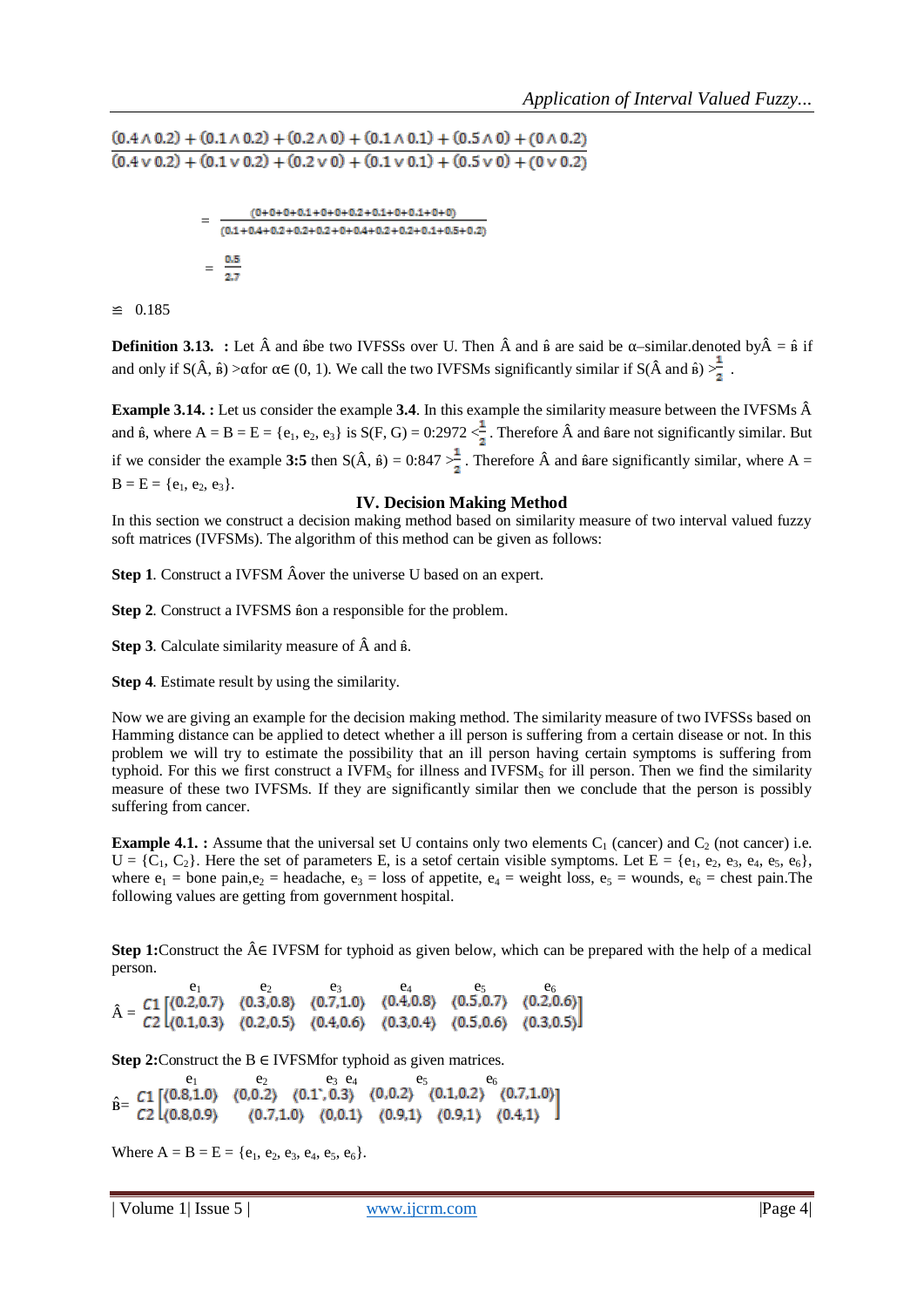**Step 3:** Calculate similarity measure between  $\hat{A}$  and  $\hat{B}$  is given by

 $S(\hat{A}, \hat{B}) = \frac{(0.6/(0.3) + (0.3/(0.6) + (0.6/(0.7)) + (0.4/(0.6) + (0.4/(0.5)) + (0.5/(0.4))))}{(0.6/(0.3) + (0.3/(0.6) + (0.6/(0.7)) + (0.4/(0.6) + (0.4/(0.5)) + (0.5/(0.4))))}$ 

 $(0.7 \wedge 0.6) + (0.5 \wedge 0.5) + (0.4 \wedge 0.5) + (0.6 \wedge 0.6) + (0.4 \wedge 0.4) + (0.1 \wedge 0.5)$  $(0.7 \wedge 0.6) + (0.5 \wedge 0.5) + (0.4 \wedge 0.5) + (0.6 \wedge 0.6) + (0.4 \wedge 0.4) + (0.1 \wedge 0.5)$ 

 $=\frac{0.3+0.3+0.6+0.4+0.4+0.6+0.5+0.4+0.6+0.4+0.1}{0.6+0.6+0.7+0.6+0.5+0.5+0.7+0.5+0.5+0.6+0.4+0.5}$ 

=  $= 0.7462$ 

**Step 5:** Here the two IVFSMs i.e. two sets of symptoms  $\hat{A}$  and  $\hat{B}$  are significantly similar, therefore we conclude that the person is possibly suffering from cancer.

### **V. Conclusion**

In this paper we have defined of similarity measure between two IVFSMs and proposed similarity measures of two IVFSMs. Then we construct a decision making method based on similarity measures. Finally we give two simple examples to show the possibilities of diagnosis of diseases. In these examples if we use the other distances, we can obtain similar results. Thus we can use the method to solve the problem that contain uncertainty such as problem in social, economic system, pattern recognition, medical diagnosis, game theory coding theory and so on. In future we will develop the theory of similarity measure of interval valued fuzzy soft matrices.

#### **References**

- [1] K. Atanassov, Intuitionistic fuzzy sets, Fuzzy Sets and Systems 20 (1986) 87{96.
- [2] K. Atanassov and G. Gargov, Interval valued intuitionistic fuzzy sets, Fuzzy Sets and Systems 31 (1989) 343{349.
- Naim Cagman and Irfan Deli, Similarity measure of intuitionistic fuzzy soft sets and their decision making,arXiv:1301.0456v1 [ math.LO] 3 jan 2013.
- [4] Shyi-Ming Chen, Ming-Shiow Yeh and Pei-Yung, A comparison of similarity measures of fuzzy values, Fuzzy Sets and Systems 72 (1995) 79{89.
- [5] S. M. Chen, Measures of similarity between vague sets, Fuzzy Sets and Systems 74 (1995) 217{223.
- [6] S. M. Chen, Similarity measures between vague sets and between elements, IEEE Transactions on System, Man and Cybernetics (Part B) 27(1) (1997) 153{168.
- [7] Kai Hu and Jinquan Li, The entropy and similarity measure of interval valued intuitionistic fuzzy sets and their relationship, Int. J. Fuzzy Syst. 15(3) September 2013.
- [8] Hong-mei Ju and Feng-Ying Wang, A similarity measure for interval-valued fuzzy sets and its application in supporting medical diagnostic reasoning, The Tenth International Symposium on Operation Research and Its Applications ISORA 2011 251{257.
- [9] D.Molodtsov, Soft set theory{\_rst results, Computers and Mathematics with Application 37 (1999) 19{31.
- [10] Zhizhen Liang and Pengfei Shi, Similarity measures on intuitionistic fuzzy sets, Pattern Recognition Letters 24 (2003) 2687{2693.
- [11] Pinaki Majumdar and S. K. Samanta, Similarity measure of soft sets, New Mathematics and Natural Computation 4(1) (2008) 1{12.
- [12] Pinaki Majumdar and S. K. Samanta, On similarity measures of fuzzy soft sets, International Journal of Advance Soft Computing and Applications 3(2) July 2011.
- [13] Pinaki Majumdar and S. K. Samanta, On distance based similarity measure between intuitionistic fuzzy soft sets, Anusandhan 12(22) (2010) 41{50.
- [14] P. K. Maji, R. Biswas and A. R. Roy, Soft set theory, Computers and Mathematics with Applications 45(4-5) (2003) 555{562.
- [15] P. K. Maji, R. Biswas and A. R. Roy, Fuzzy Soft Sets, Journal of Fuzzy Mathematics 9(3) (2001) 589{602.
- [16] P. K. Maji, R. Biswas and A. R. Roy, Intuitionistic fuzzy soft sets, Journal of Fuzzy Mathematics 12(3) (2004) 669{683.
- [17] Won Keun Min, Similarity in soft set theory, Applied Mathematics Letters 25 (2012) 310{314.
- [18] Jin Han Park, Ki Moon Lim, Jong Seo Park and Young Chel Kwun, Distances between interval valued intuitionistic fuzzy sets, Journal of Physics,Conference Series 96 (2008) 012089.
- [19] E.Szmidt and J.Kacprzyk, Distances between intuitionistic fuzzy sets, Fuzzy Sets and Systems 114 (2000) 505{518.
- [20] Cui-PingWei, PeiWangb and Yu-Zhong Zhang, Entropy, similarity measure of interval- valued intuitionistic fuzzy sets and their applications, Information Sciences 181 (2011) 4273{4286.